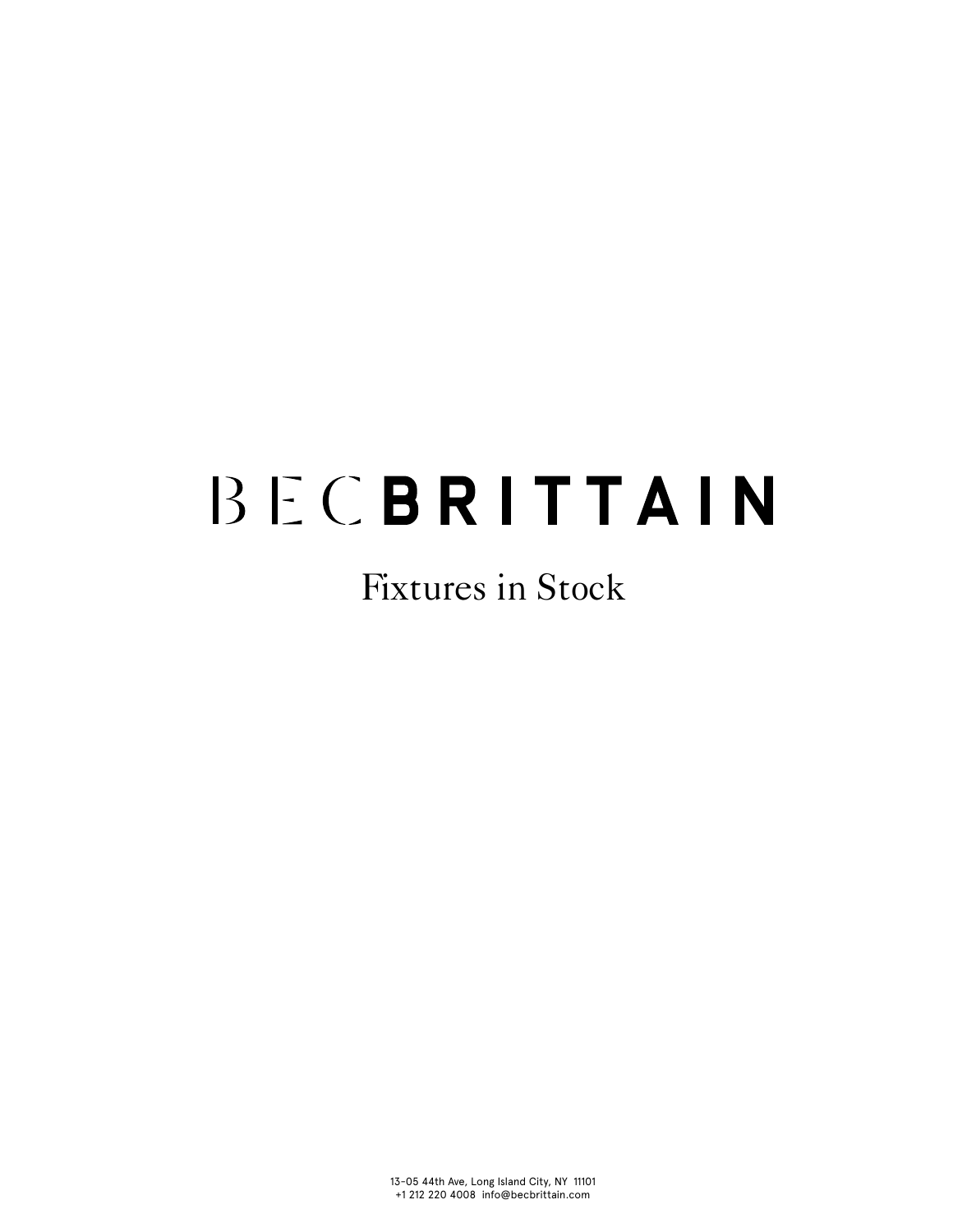#### Fixtures in Stock As of May 20, 2022



| Aries XI.II                             | \$25,200 |
|-----------------------------------------|----------|
| Satin Nickel aluminum with glass prisms |          |
| 68 inch x 22 inch x 20 inch high        |          |



Zelda Links Medium w Diffusers \$23,600 Oil Rubbed Bronze brass with white glass diffusers 93 inch x 27 inch x 22 inch high



FKA THEMIS Sconce 27 \$8,200 Brushed Brass brass, white marble, white/ivory/pink globe 27 inch x 16 inch x 8.5 inch projection



515,000<br>Polished Nickel brass with Grey mirror List: \$38,200 Polished Nickel brass with Grey mirror 28 inch diam. x 47 inch high Slight condition issues; glass cemented to central shaft



FKA THEMIS Sconce 68 \$9,200 Brushed Brass brass, white marble, white/ivory/pink globe 68 inch x 18.5 inch x 8.5 inch projection



Echo 4 \$15,000<br>Oil Rubbed Bronze brass with Grey mirror List: \$38,200 Oil Rubbed Bronze brass with Grey mirror 31 inch diam. x 47 inch high Small crack in one mirror; glass cemented to central shaft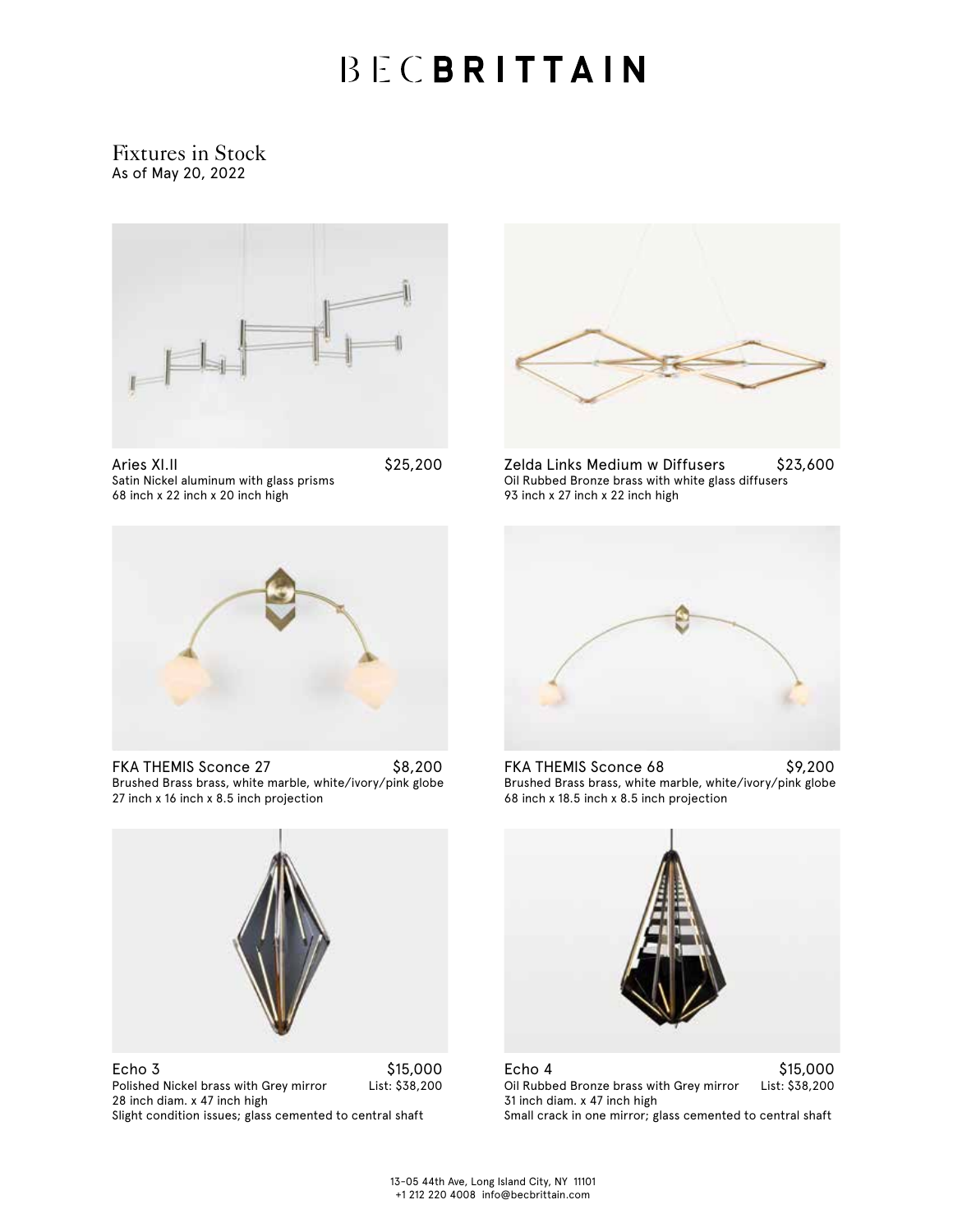Fixtures in Stock As of May 20, 2022



SHY 01 \$26,200 Oil Rubbed Bronze brass 77 inch x 29 inch x 29 inch high



SHY 08.1 \$16,800 Brushed Brass brass; slight condition issues List: \$19,800 68 inch x 26 inch x 27 inch high



SHY 23 Medium \$9,600 Brushed Brass brass 55 inch x 31 inch x 8.25 inch high



SHY 08 \$18,400<br>Brushed Brass brass; slight scratching List: \$21,400 Brushed Brass brass; slight scratching 68 inch x 28 inch x 26 inch high



SHY 17 \$12,800 Satin Nickel brass 38 inch x 18 inch x 17 inch H

| SHY Sconce 2'<br>Dark Pewter brass - gty 2          | \$2,780 |
|-----------------------------------------------------|---------|
| SHY Sconce 2' w diffuser<br>Polished Nickel - aty 2 | \$3,540 |
| SHY Sconce 3' w diffuser<br>Polished Nickel - aty 2 | \$3,800 |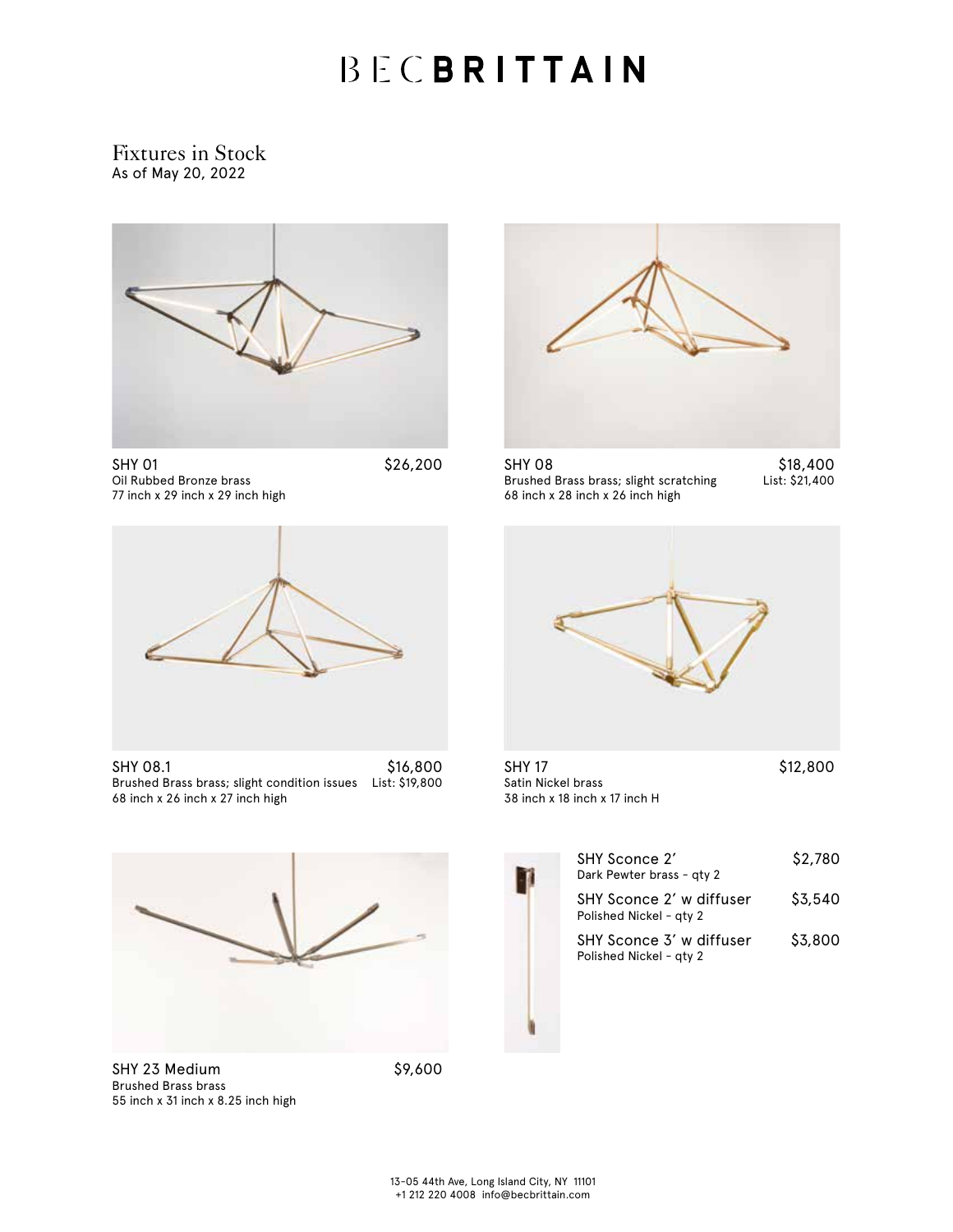#### Fixtures in Stock As of May 20, 2022



Aries RC 1 \$32,000 Black Anodized aluminum with plastic fiber optic rods 80 inch x 68 inch x 22 inch high



Aries RC 3 \$6,200 White Painted aluminum with plastic fiber optic rods 42 inch x 18 inch x 24 inch high



Aries RC 2  $\qquad \qquad$  \$7,500 Black Painted aluminum with plastic fiber optic rods 68 inch x 24 inch x 22 inch high



Aries RC 4 \$12,800 Black Painted aluminum with plastic fiber optic rods 42 inch x 20 inch x 34 inch high



Aries Noo Lit \$31,800 Polychrome Painted and Polished Brass aluminum with prism caps 42 inch x 26 inch x 18 inch high



BB x JH Oz  $$54,800$ Oil Rubbed Bronze aluminum with hand-formed borisilicate elements 19 inch x 19 inch x 40 inch high